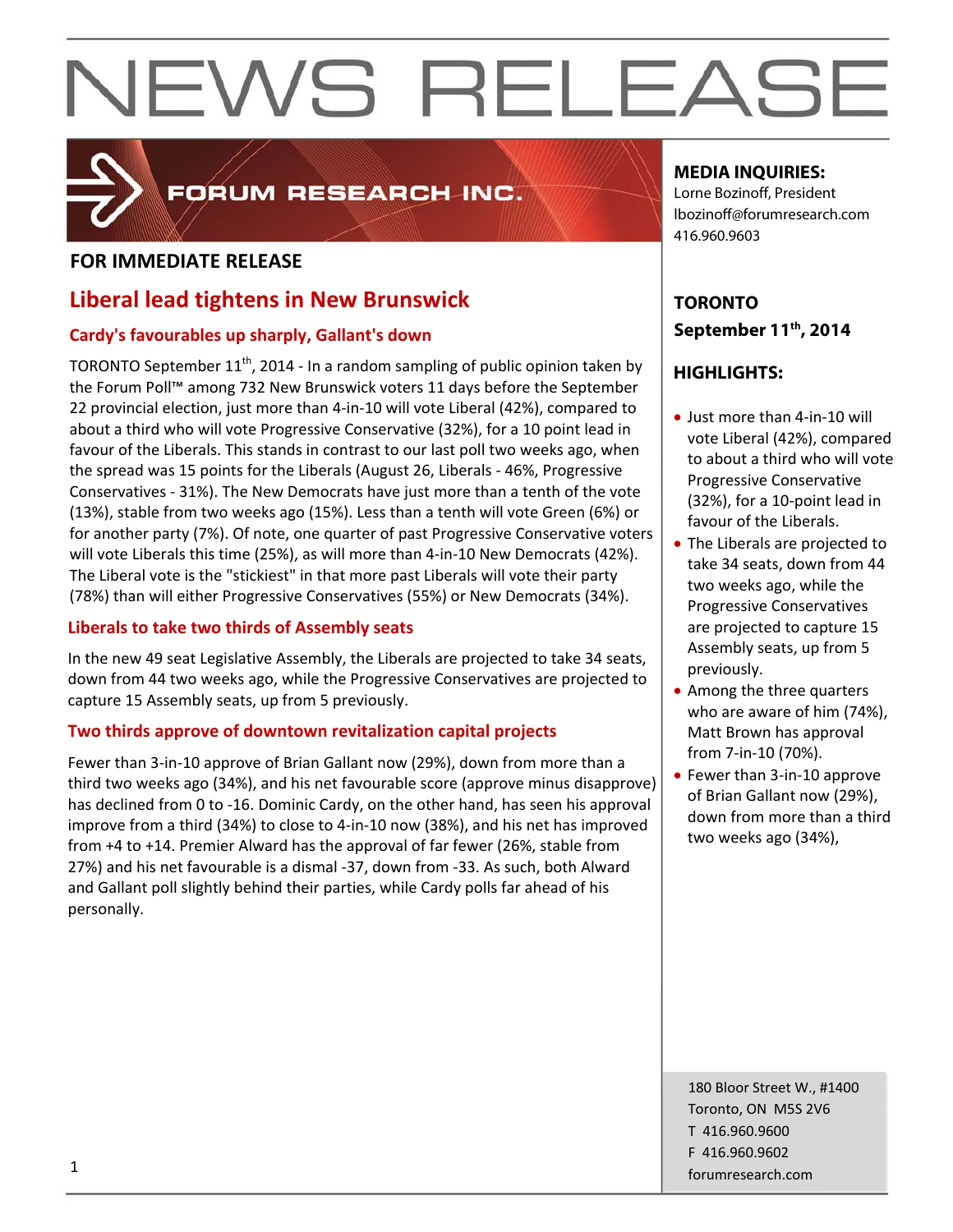

# FORUM RESEARCH INC.

# **Gallant and Alward matched on all attributes except ethics; Cardy lags**

When the three party leaders are tested for which would be best at a selection of tasks, Brian Gallant and David Alward are matched on handling the provincial budget (Alward ‐ 26%, Gallant ‐ 27, Cardy 18%), creating jobs and growth (28%, 31%, 12% respectively), handling relations with Ottawa (30%, 30%, 13% respectively), cutting government waste (22%, 23%, 22% respectively). On ethics in government, Gallant leads (21%, 28%, 17%) as he does slightly on having the best vision for New Brunswick (26%, 30%, 15%).

"It appears some of the shine has come off Brian Gallant's bandwagon, which is inevitably the case when you have such a strong lead going into the election. It's interesting to note that he and the Premier are matched on most leadership attributes except ethics and vision, so we must assume these are the factors motivating his lead in the polls" said Forum Research President, Dr. Lorne Bozinoff.

Lorne Bozinoff, Ph.D. is the president and founder of Forum Research. He can be reached at lbozinoff@forumresearch.com or at (416) 960‐9603.

# **MEDIA INQUIRIES:**

Lorne Bozinoff, President lbozinoff@forumresearch.com 416.960.9603

# **TORONTO September 11th, 2014**

# **HIGHLIGHTS:**

- Brian Gallant and David Alward are matched on handling the provincial budget (Alward ‐ 26%, Gallant ‐ 27, Cardy 18%), creating jobs and growth (28%, 31%, 12% respectively), handling relations with Ottawa (30%, 30%, 13% respectively), cutting government waste (22%, 23%, 22% respectively).
- "It appears some of the shine" has come off Brian Gallant's bandwagon, which is inevitably the case when you have such a strong lead going into the election. It's interesting to note that he and the Premier are matched on most leadership attributes except ethics and vision, so we must assume these are the factors motivating his lead in the polls" said Forum Research President, Dr. Lorne Bozinoff.

180 Bloor Street W., #1400 Toronto, ON M5S 2V6 T 416.960.9600 F 416.960.9602 example to the contract of the contract of the contract of the contract of the contract of the contract of the contract of the contract of the contract of the contract of the contract of the contract of the contract of the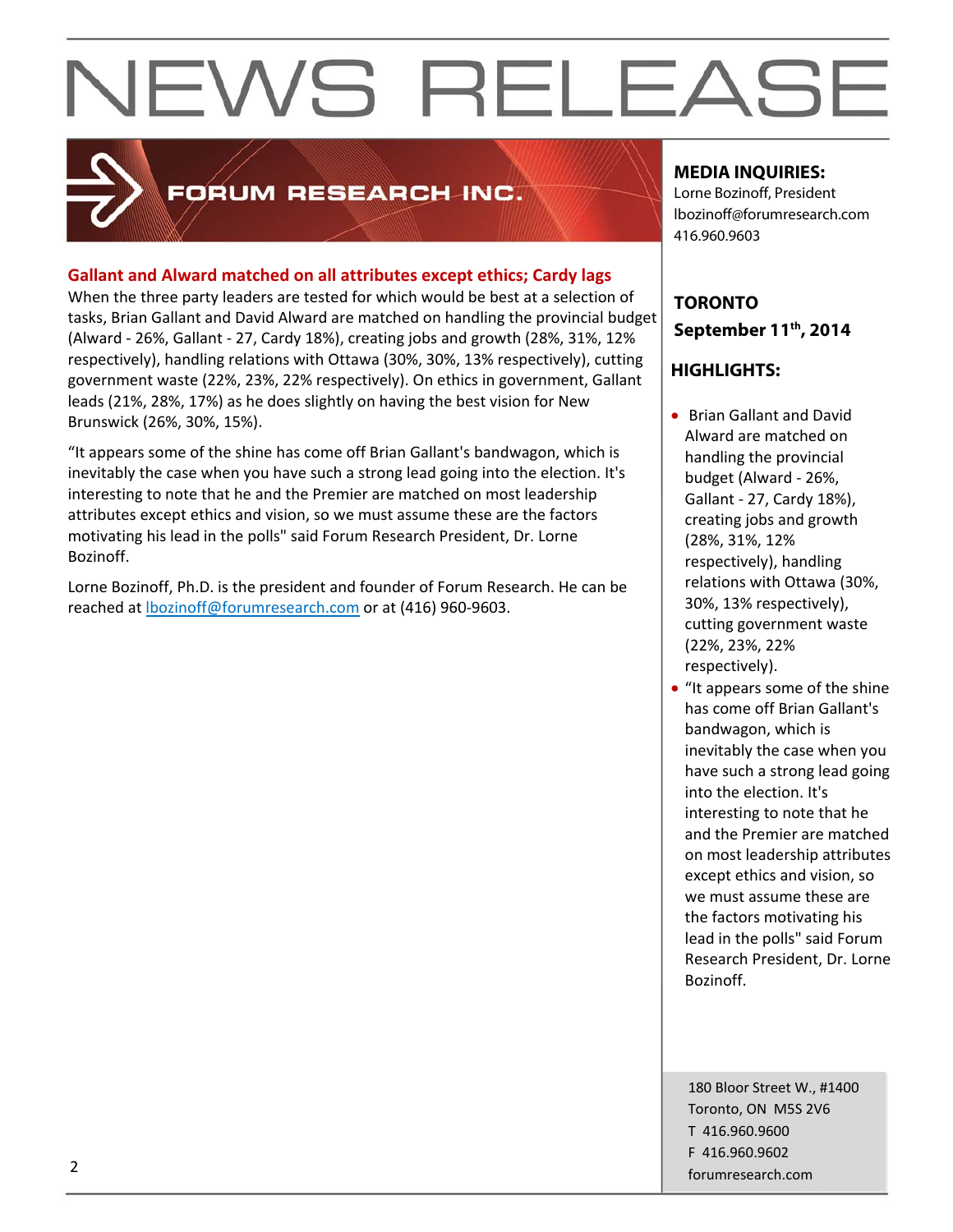# **Methodology**

The Forum Poll™ was conducted by Forum Research with the results based on an interactive voice response telephone survey of 732 randomly selected voters in New Brunswick. The poll was conducted on September 11<sup>th</sup>, 2014.

FORUM RESEARCH INC.

Results based on the total sample are considered accurate +/‐ 4%, 19 times out of 20. Subsample results will be less accurate. Margins of error for subsample (such as age, gender) results are available at www.forumresearch.com/samplestim.asp

Where appropriate, the data has been statistically weighted by age, region, and other variables to ensure that the sample reflects the actual population according to the latest Census data.

This research is not necessarily predictive of future outcomes, but rather, captures opinion at one point in time. Forum Research conducted this poll as a public service and to demonstrate our survey research capabilities. Forum houses its poll results in the Data Library of the Department of Political Science at the University of Toronto.

With offices across Canada and around the world, 100% Canadian‐owned Forum Research is one of the country's leading survey research firms. This Forum Poll™and other polls may be found at Forum's poll archive at www.forumresearch.com/polls.asp

# **MEDIA INQUIRIES:**

Lorne Bozinoff, President lbozinoff@forumresearch.com 416.960.9603

**TORONTO September 11th, 2014** 

180 Bloor Street W., #1400 Toronto, ON M5S 2V6 T 416.960.9600 F 416.960.9602 forumresearch.com and the set of the set of the set of the set of the set of the set of the set of the set of the set of the set of the set of the set of the set of the set of the set of the set of the set of the set of th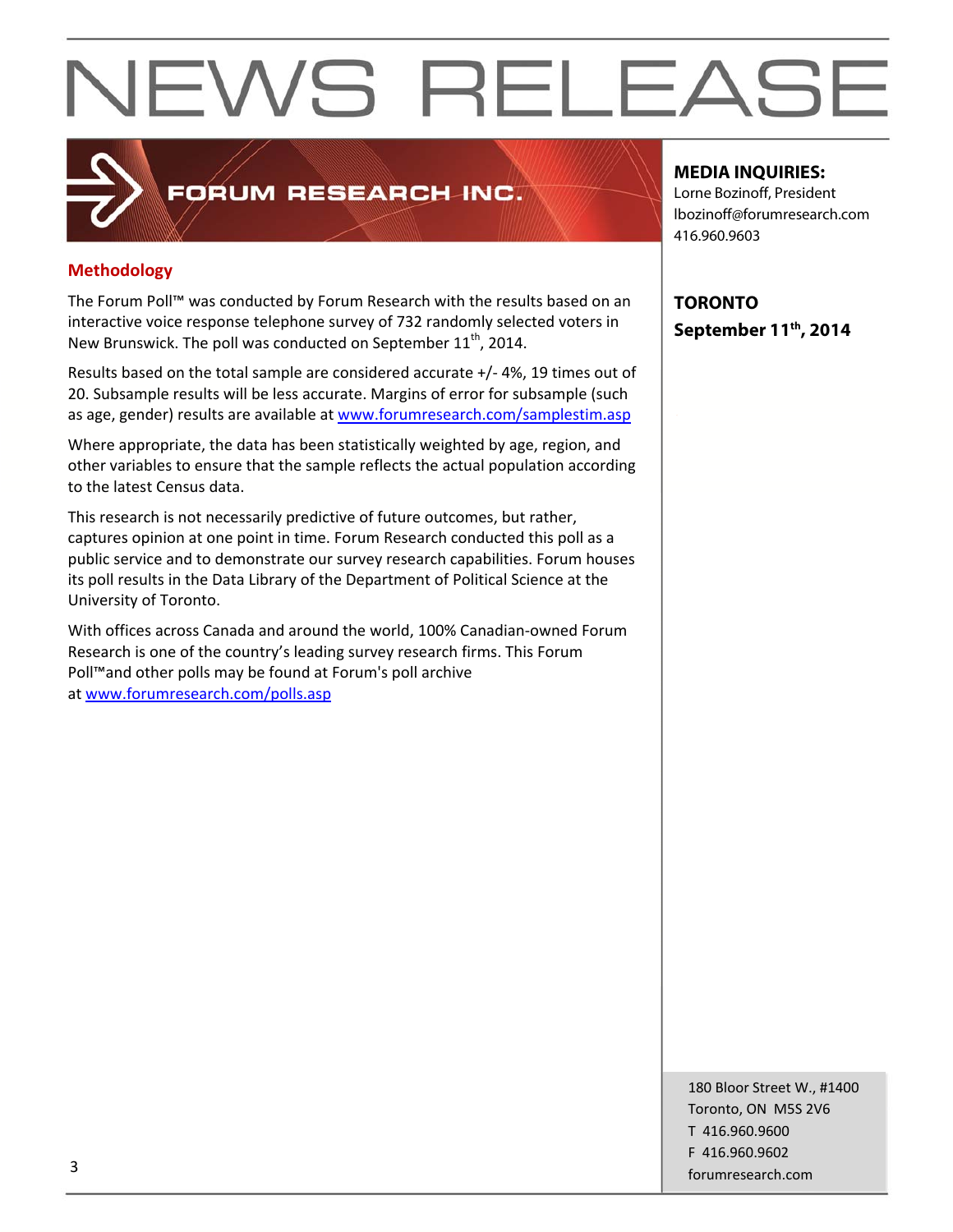

# FORUM RESEARCH INC.

# *Provincial Election Voting Preference Trending*

*[Decided / Leaning]*

| $1$ beerged $\prime$ becanning |        |            |    |       |       |
|--------------------------------|--------|------------|----|-------|-------|
|                                | Sample | <b>Con</b> |    | Green | Other |
| Sep. 11 <sup>th</sup> , 2014   | 732    |            | 42 |       |       |
| August 25 <sup>th</sup> , 2014 | 962    |            | 46 |       |       |

# **MEDIA INQUIRIES:**

Lorne Bozinoff, President lbozinoff@forumresearch.com 416.960.9603

# **TORONTO**

**September 11th, 2014** 

# *Overall Seat Distribution*

|                                | ิ∩n |  |
|--------------------------------|-----|--|
| Sep. 11 <sup>th</sup> , 2014   |     |  |
| August 20-21st, 2014           |     |  |
| Election – Sept. $27th$ , 2010 |     |  |

# *New Brunswick Party Leader Approval Rating ‐ Trending*

*[All Respondents]*

|                                | <b>Sample</b> |    | Alward Gallant |    |
|--------------------------------|---------------|----|----------------|----|
| Sep. 11 <sup>th</sup> , 2014   | 732           | 26 | 29             | 38 |
| August 25 <sup>th</sup> , 2014 | 962           |    | 34             | 34 |

# *Candidate Attributes Summary Table*

| ℅                                             | <b>Alward</b> | <b>Gallant</b> | Cardy |
|-----------------------------------------------|---------------|----------------|-------|
| <b>Handle the Provincial Budget</b>           | 26            | 27             | 18    |
| <b>Create Jobs and Growth</b>                 | 28            | 31             | 12    |
| <b>Handle Relations with Ottawa</b>           | 30            | 30             | 13    |
| <b>Cut Government Waste</b>                   | 22            | 23             | 22    |
| <b>Be the Most Ethical in Government</b>      | 21            | 28             | 17    |
| <b>Best Vision for New Brunswick's Future</b> | 26            | 30             | 15    |

180 Bloor Street W., #1400 Toronto, ON M5S 2V6 T 416.960.9600 F 416.960.9602 example to the contract of the contract of the contract of the contract of the contract of the contract of the contract of the contract of the contract of the contract of the contract of the contract of the contract of the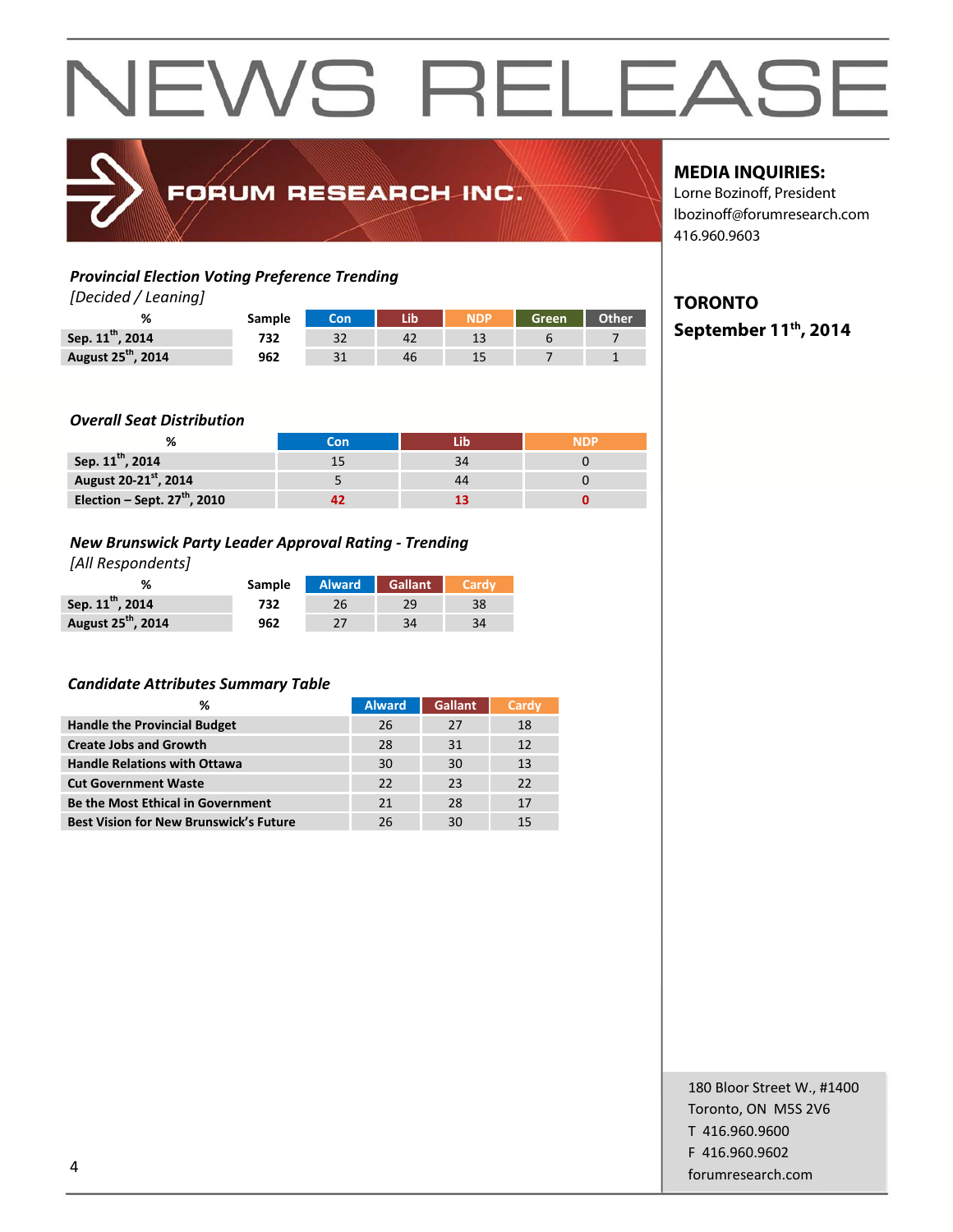# FORUM RESEARCH INC.

# *Current Provincial Party Preference*

*'Which party are you most likely to vote for in the provincial election on September 22?' + 'Even though you may not have made up your mind, which party are you leaning towards at this time?'*

# *[Decided / Leaning]*

# *Age / Gender*

| %                               | <b>Total</b> | 18-34 | 35-44 | 45-54 | 55-64 | $65+$          | <b>Male</b>    | Female |
|---------------------------------|--------------|-------|-------|-------|-------|----------------|----------------|--------|
| Sample                          | 675          | 62    | 80    | 128   | 164   | 241            | 357            | 318    |
| <b>Progressive Conservative</b> | 32           | 22    | 32    | 27    | 33    | 43             | 34             | 30     |
| Liberal                         | 42           | 44    | 35    | 46    | 44    | 40             | 44             | 40     |
| <b>New Democratic</b>           | 13           | 12    | 16    | 15    | 14    | 10             | 14             | 13     |
| Green                           | 6            | 8     | 9     | 6     | 6     | $\overline{4}$ | $\overline{4}$ | 9      |
| <b>Another Party</b>            |              | 14    | 9     | 6     | 3     | $\overline{4}$ | $\overline{4}$ | 9      |

# *Region / Language*

| %                           | <b>Total</b> | <b>East Coast</b><br><b>Moncton</b> | <b>Bay of Fundy</b><br>St. John | <b>Central</b><br><b>Fredericton</b> | <b>English</b> | <b>French</b> |
|-----------------------------|--------------|-------------------------------------|---------------------------------|--------------------------------------|----------------|---------------|
| Sample                      | 675          | 313                                 | 169                             | 193                                  | 403            | 260           |
| Progressive<br>Conservative | 32           | 26                                  | 39                              | 33                                   | 36             | 26            |
| <b>Liberal</b>              | 42           | 52                                  | 30                              | 40                                   | 34             | 56            |
| <b>New Democratic</b>       | 13           | 10                                  | 16                              | 16                                   | 16             | 8             |
| Green                       | 6            | 9                                   | $\overline{4}$                  | $\overline{4}$                       | 7              | 5             |
| <b>Another Party</b>        | 7            | 3                                   | 11                              | 6                                    | 7              | 5             |

### *Household Income*

| %                                  | <b>Total</b> | $<$ \$20 $<$ | $$20-$<br><b>\$40K</b> | $$40-$<br><b>\$60K</b> | $$60-$<br><b>\$80K</b> | \$80-<br>\$100K | $$100-$<br><b>\$250K</b> |
|------------------------------------|--------------|--------------|------------------------|------------------------|------------------------|-----------------|--------------------------|
| Sample                             | 675          | 79           | 166                    | 114                    | 93                     | 51              | 72                       |
| Progressive<br><b>Conservative</b> | 32           | 22           | 30                     | 36                     | 35                     | 27              | 34                       |
| Liberal                            | 42           | 49           | 46                     | 38                     | 45                     | 45              | 42                       |
| <b>New Democratic</b>              | 13           | 10           | 12                     | 16                     | 11                     | 19              | 16                       |
| Green                              | 6            | 8            | 6                      | $\overline{4}$         | 5                      | 9               | 6                        |
| <b>Another Party</b>               | 7            | 11           | 5                      | 6                      | $\overline{4}$         | $\Omega$        | 3                        |

# **MEDIA INQUIRIES:**

Lorne Bozinoff, President lbozinoff@forumresearch.com 416.960.9603

# **TORONTO September 11th, 2014**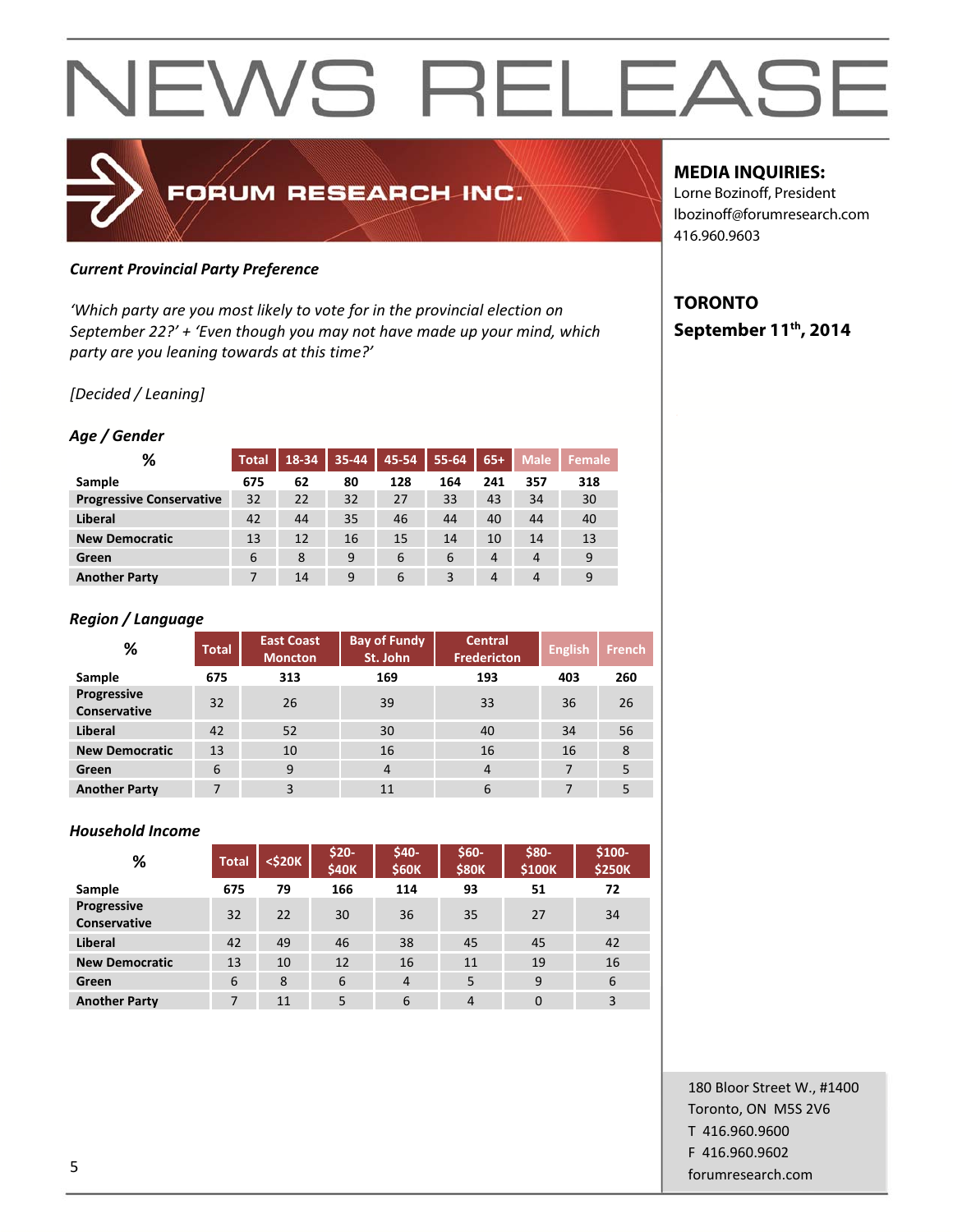# FORUM RESEARCH INC.

# *Approval of Brian Gallant*

*'Do you approve or disapprove of the job Brian Gallant is doing as interim leader of the Opposition?'*

# *[All Respondents]*

### *Age / Gender*

| %                 | Total | 18-34 | $35 - 44$ | 45-54 | 55-64 | $65+$ | <b>Male</b> | Female |
|-------------------|-------|-------|-----------|-------|-------|-------|-------------|--------|
| Sample            | 732   | 65    | 86        | 140   | 186   | 255   | 378         | 354    |
| Approve           | 29    | 19    | 25        | 38    | 33    | 34    | 32          | 26     |
| <b>Disapprove</b> | 46    | 56    | 51        | 37    | 43    | 41    | 50          | 42     |
| Don't know        | 25    | 25    | 25        | 25    | 25    | 26    | 18          | 32     |

#### *Household Income*

| %                 | Total <sup>'</sup> | <b><s20k< b=""></s20k<></b> |     |     |    |    | \$20-\$40K \$40-\$60K \$60-\$80K \$80-\$100K \$100-\$250K |
|-------------------|--------------------|-----------------------------|-----|-----|----|----|-----------------------------------------------------------|
| Sample            | 732                | 90                          | 182 | 120 | 99 | 56 | 74                                                        |
| Approve           | 29                 | 26                          | 34  | 31  | 34 | 37 | 30                                                        |
| <b>Disapprove</b> | 46                 | 32                          | 40  | 51  | 43 | 50 | 51                                                        |
| Don't know        | 25                 | 41                          | 26  | 18  | 23 | 13 | 18                                                        |

# *Provincial Party Preference*

| ℅                 | <b>Total</b> | <b>Conservative</b> | <b>Liberal</b> | <b>NDP</b> | Green | <b>Other</b> |
|-------------------|--------------|---------------------|----------------|------------|-------|--------------|
| Sample            | 732          | 222                 | 278            | 90         | 47    | 38           |
| Approve           | 29           |                     | 62             | 20         | 17    | 3            |
| <b>Disapprove</b> | 46           | 74                  | 19             | 57         | 54    | 73           |
| Don't know        | 25           | 19                  | 19             | 23         | 30    | 24           |

# *Region / Language*

| %                 | <b>Total</b> | <b>East Coast</b><br><b>Moncton</b> | Bay of Fundy St.<br><b>John</b> | <b>Central</b><br><b>Fredericton</b> | <b>English</b> | <b>French</b> |
|-------------------|--------------|-------------------------------------|---------------------------------|--------------------------------------|----------------|---------------|
| Sample            | 732          | 342                                 | 175                             | 215                                  | 438            | 282           |
| Approve           | 29           | 34                                  | 23                              | 30                                   | 24             | 38            |
| <b>Disapprove</b> | 46           | 44                                  | 50                              | 42                                   | 47             | 42            |
| Don't<br>know     | 25           | 22                                  | 27                              | 28                                   | 28             | 20            |

# **MEDIA INQUIRIES:**

Lorne Bozinoff, President lbozinoff@forumresearch.com 416.960.9603

# **TORONTO September 11th, 2014**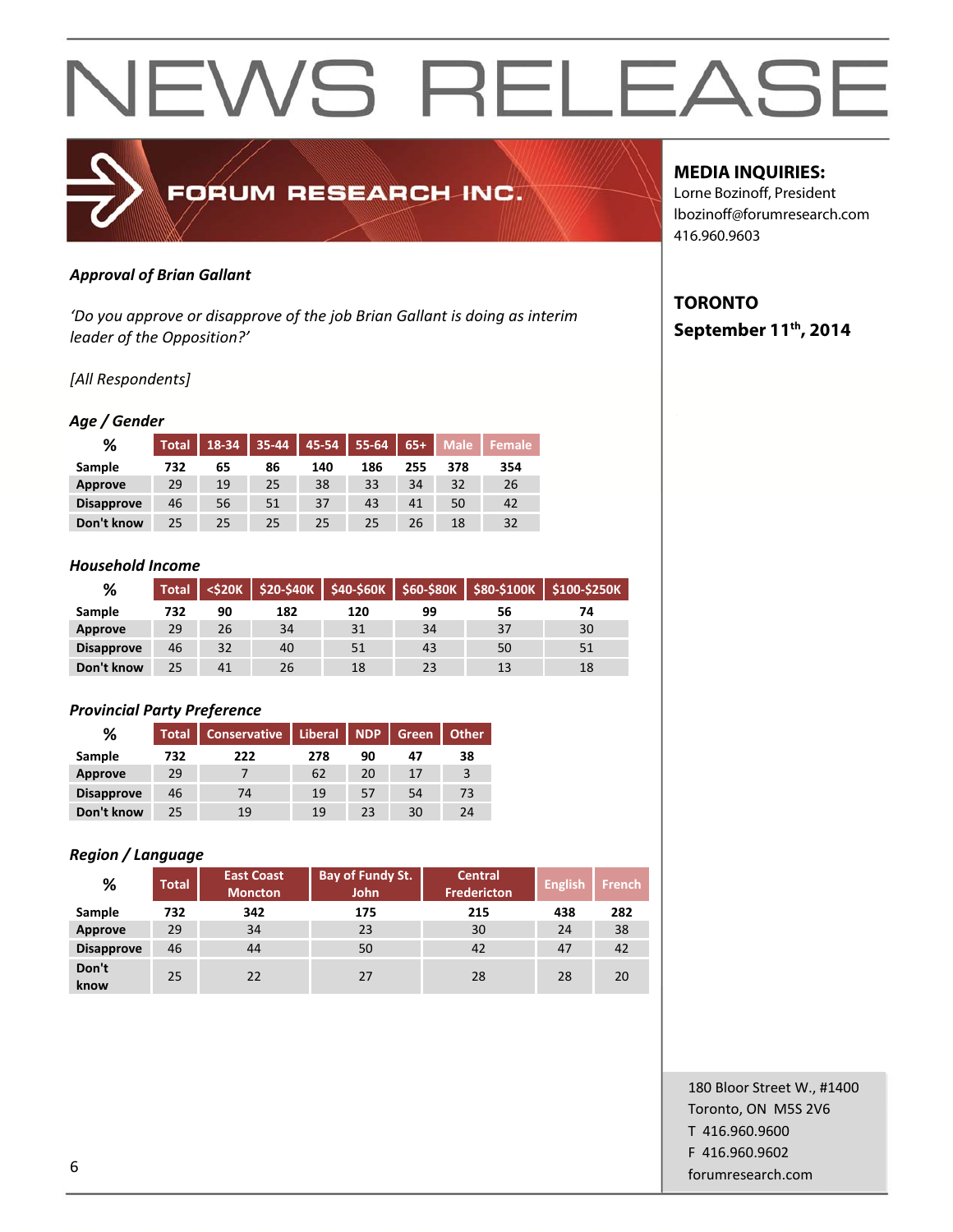

# *Approval of Dominic Cardy*

*'Do you approve or disapprove of the job Dominic Cardy is doing as Leader of the NDP?'*

# *[All Respondents]*

# *Age / Gender*

| %                 | <b>Total</b> | 18-34 | 35-44 | 45-54 | 55-64 | $65+$ | <b>Male</b> | <b>Female</b> |
|-------------------|--------------|-------|-------|-------|-------|-------|-------------|---------------|
| Sample            | 732          | 65    | 86    | 140   | 186   | 255   | 378         | 354           |
| Approve           | 38           | 41    | 38    | 34    | 41    | 33    | 45          | 31            |
| <b>Disapprove</b> | 24           | 26    | 17    | 22    | 23    | 28    | 27          | 21            |
| Don't know        | 39           | 32    | 45    | 44    | 36    | 39    | 28          | 48            |

#### *Household Income*

| %                 | <b>Total</b> | $<$ \$20 $K$ |     |     |    |    | \$20-\$40K \$40-\$60K \$60-\$80K \$80-\$100K \$100-\$250K |
|-------------------|--------------|--------------|-----|-----|----|----|-----------------------------------------------------------|
| Sample            | 732          | 90           | 182 | 120 | 99 | 56 | 74                                                        |
| Approve           | 38           | 18           | 31  | 38  | 33 | 55 | 57                                                        |
| <b>Disapprove</b> | 24           | 39           | 26  | 22  | 27 | 24 | 15                                                        |
| Don't know        | 39           | 43           | 43  | 40  | 39 |    | 28                                                        |

# *Provincial Party Preference*

| ℅                 | <b>Total</b> | <b>Conservative</b> | <b>Liberal</b> | <b>NDP</b> | Green | <b>Other</b> |
|-------------------|--------------|---------------------|----------------|------------|-------|--------------|
| Sample            | 732          | 222                 | 278            | 90         | 47    | 38           |
| Approve           | 38           | 35                  | 32             | 78         | 34    | 39           |
| <b>Disapprove</b> | 24           | 22                  | 32             |            | 18    | 31           |
| Don't know        | 39           | 43                  | 36             | 17         | 48    | 30           |

### *Region / Language*

| %                 | <b>Total</b> | <b>East Coast</b><br><b>Moncton</b> | <b>Bay of Fundy St.</b><br>John | <b>Central</b><br><b>Fredericton</b> | <b>English</b> | <b>French</b> |
|-------------------|--------------|-------------------------------------|---------------------------------|--------------------------------------|----------------|---------------|
| Sample            | 732          | 342                                 | 175                             | 215                                  | 438            | 282           |
| <b>Approve</b>    | 38           | 35                                  | 46                              | 32                                   | 37             | 39            |
| <b>Disapprove</b> | 24           | 28                                  | 15                              | 28                                   | 21             | 28            |
| Don't<br>know     | 39           | 37                                  | 40                              | 40                                   | 43             | 33            |

# **MEDIA INQUIRIES:**

Lorne Bozinoff, President lbozinoff@forumresearch.com 416.960.9603

# **TORONTO September 11th, 2014**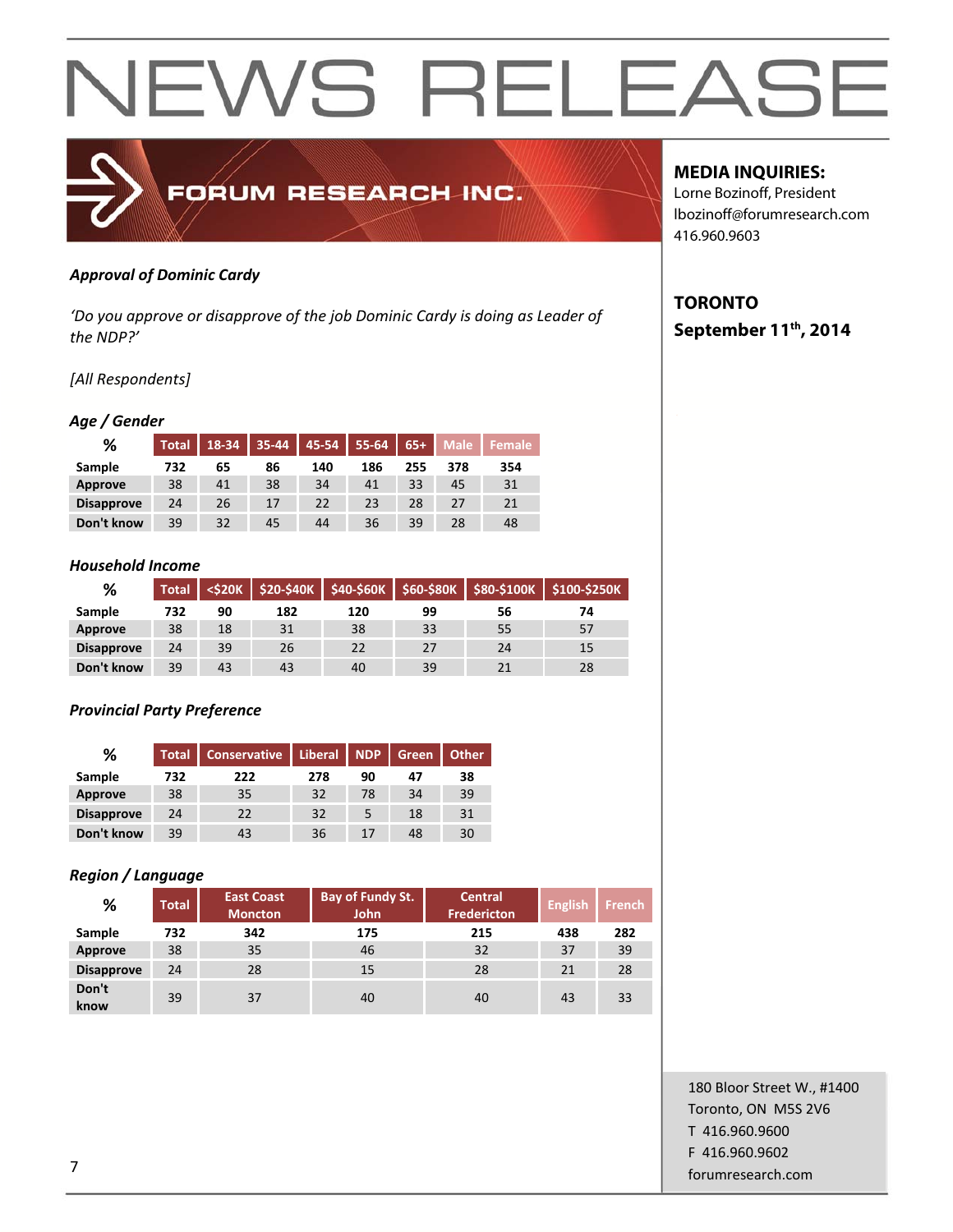

### *Approval of David Alward as Premier*

*'Do you approve or disapprove of the job David Alward is doing as premier?'*

# *[All Respondents]*

# *Age / Gender*

| ℅                 | <b>Total</b> | 18-34 | 35-44       | 45-54 | 55-64 | $65+$ | <b>Male</b> | <b>Female</b> |
|-------------------|--------------|-------|-------------|-------|-------|-------|-------------|---------------|
| Sample            | 732          | 65    | 86          | 140   | 186   | 255   | 378         | 354           |
| Approve           | 26           | 18    | 20          | 23    | 30    | 39    | 30          | 23            |
| <b>Disapprove</b> | 63           | 74    | 74          | 64    | 54    | 49    | 63          | 63            |
| Don't know        | 11           |       | $\mathbf b$ | 12    | 16    |       |             | 14            |

### *Household Income*

| %                 | <b>Total</b> | <\$20K |     |     |    |    | \$20-\$40K \$40-\$60K \$60-\$80K \$80-\$100K \$100-\$250K |
|-------------------|--------------|--------|-----|-----|----|----|-----------------------------------------------------------|
| Sample            | 732          | 90     | 182 | 120 | 99 | 56 | 74                                                        |
| <b>Approve</b>    | 26           | 17     | 24  | 32  | 29 | 25 | 24                                                        |
| <b>Disapprove</b> | 63           | 71     | 65  | 56  | 67 | 64 | 73                                                        |
| Don't know        |              | 12     | 12  | 12  |    | 12 | 4                                                         |

#### *Provincial Party Preference*

| %                 | <b>Total</b> | <b>Conservative</b> | <b>Liberal</b> | <b>NDP</b> | Green | <b>Other</b> |
|-------------------|--------------|---------------------|----------------|------------|-------|--------------|
| Sample            | 732          | 222                 | 278            | 90         | 47    | 38           |
| Approve           | 26           | 73                  | 8              |            |       | 5            |
| <b>Disapprove</b> | 63           | 18                  | 84             | 86         | 83    | 85           |
| Don't know        | 11           | 9                   |                | b          |       | 10           |

#### *Region / Language*

| %                 | <b>Total</b> | <b>East Coast</b><br><b>Moncton</b> | <b>Bay of Fundy St.</b><br><b>John</b> | <b>Central</b><br><b>Fredericton</b> | <b>English</b> | <b>French</b> |
|-------------------|--------------|-------------------------------------|----------------------------------------|--------------------------------------|----------------|---------------|
| Sample            | 732          | 342                                 | 175                                    | 215                                  | 438            | 282           |
| Approve           | 26           | 23                                  | 30                                     | 26                                   | 25             | 27            |
| <b>Disapprove</b> | 63           | 64                                  | 64                                     | 60                                   | 63             | 63            |
| Don't<br>know     | 11           | 12                                  | 6                                      | 14                                   | 11             | 11            |

# **MEDIA INQUIRIES:**

Lorne Bozinoff, President lbozinoff@forumresearch.com 416.960.9603

# **TORONTO September 11th, 2014**

180 Bloor Street W., #1400 Toronto, ON M5S 2V6 T 416.960.9600 F 416.960.9602 end to the state of the state of the state of the state of the state of the state of the state of the state of the state of the state of the state of the state of the state of the state of the state of the state of the sta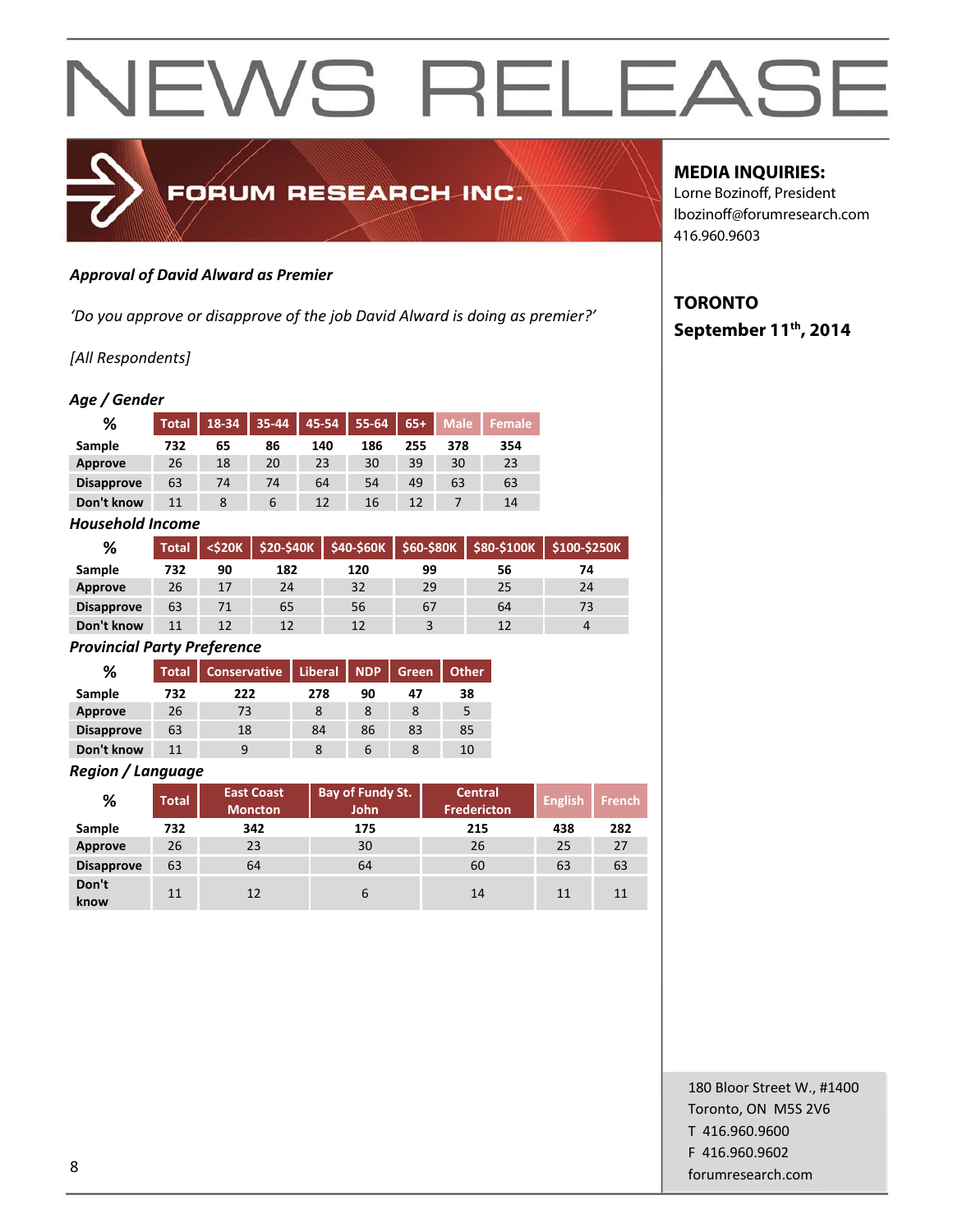# FORUM RESEARCH INC.

# *Best Candidate to Handle the Provincial Budget*

*'Which of the three party leaders would be best able to handle the provincial budget?'*

# *[All Respondents]*

# *Age / Gender*

| ℅                    | Total | 18-34 | 35-44 | 45-54 | 55-64 | $65+$ | <b>Male</b> | Female |
|----------------------|-------|-------|-------|-------|-------|-------|-------------|--------|
| Sample               | 732   | 65    | 86    | 140   | 186   | 255   | 378         | 354    |
| <b>David Alward</b>  | 26    | 13    | 27    | 25    | 30    | 40    | 30          | 23     |
| <b>Brian Gallant</b> | 27    | 22    | 19    | 36    | 27    | 30    | 32          | 22     |
| <b>Dominic Cardy</b> | 18    | 27    | 18    | 14    | 16    | 10    | 18          | 17     |
| None of these        | 19    | 27    | 28    | 17    | 13    | 11    | 13          | 26     |
| Don't know           | 10    | 11    | 7     | 8     | 13    | 9     | 6           | 13     |

# *Region / Language*

| %                             | <b>Total</b> | <b>East Coast</b><br><b>Moncton</b> | <b>Bay of Fundy St.</b><br><b>John</b> | <b>Central</b><br><b>Fredericton</b> | <b>English</b> | <b>French</b> |
|-------------------------------|--------------|-------------------------------------|----------------------------------------|--------------------------------------|----------------|---------------|
| Sample                        | 732          | 342                                 | 175                                    | 215                                  | 438            | 282           |
| <b>David</b><br><b>Alward</b> | 26           | 23                                  | 32                                     | 24                                   | 28             | 24            |
| <b>Brian</b><br>Gallant       | 27           | 37                                  | 21                                     | 18                                   | 22             | 36            |
| <b>Dominic</b><br>Cardy       | 18           | 15                                  | 22                                     | 17                                   | 18             | 17            |
| None of<br>these              | 19           | 15                                  | 19                                     | 27                                   | 22             | 15            |
| Don't know                    | 10           | 10                                  | 7                                      | 13                                   | 10             | 9             |

# *Household Income*

| %                    | <b>Total</b> | $<$ \$20 $K$ | \$20-\$40K | \$40-\$60K | \$60-\$80K |    | $$80-$100K$ \$100-\$250K |
|----------------------|--------------|--------------|------------|------------|------------|----|--------------------------|
| Sample               | 732          | 90           | 182        | 120        | 99         | 56 | 74                       |
| <b>David Alward</b>  | 26           | 14           | 26         | 34         | 35         | 24 | 27                       |
| <b>Brian Gallant</b> | 27           | 22           | 32         | 25         | 33         | 39 | 23                       |
| <b>Dominic Cardy</b> | 18           | 13           | 14         | 12         | 17         | 31 | 23                       |
| None of these        | 19           | 28           | 21         | 20         | 11         | 4  | 19                       |
| Don't know           | 10           | 23           | 8          | q          | 4          |    |                          |

# **MEDIA INQUIRIES:**

Lorne Bozinoff, President lbozinoff@forumresearch.com 416.960.9603

# **TORONTO September 11th, 2014**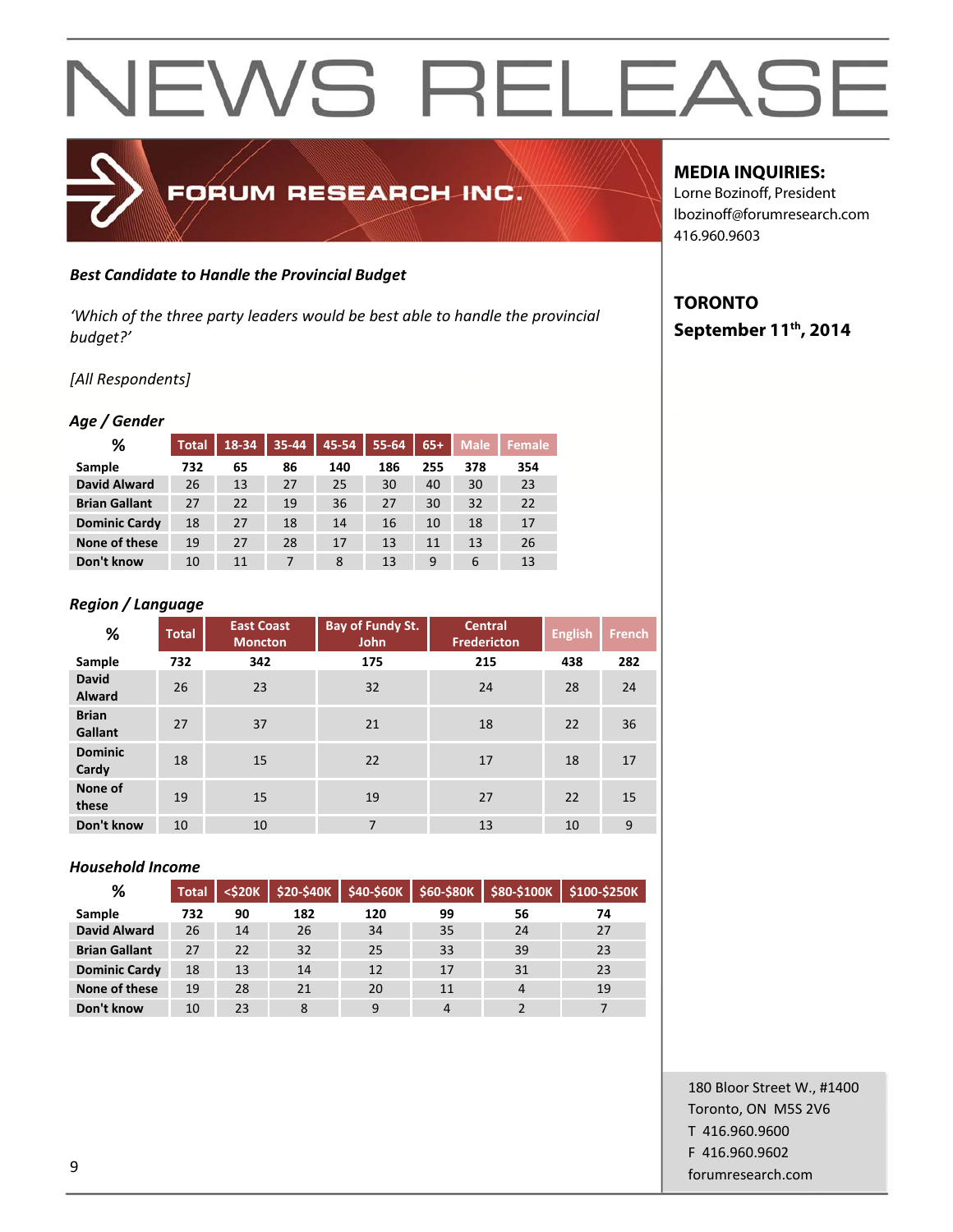### *Best Candidate to Create Jobs and Growth*

*'Which of the three party leaders would do the most to create jobs and growth?'*

FORUM RESEARCH INC.

#### *[All Respondents]*

#### *Age / Gender*

| ℅                    | <b>Total</b> | 18-34 | 35-44 | 45-54 | 55-64 | $65+$ | <b>Male</b> | 'Female |
|----------------------|--------------|-------|-------|-------|-------|-------|-------------|---------|
| Sample               | 732          | 65    | 86    | 140   | 186   | 255   | 378         | 354     |
| <b>David Alward</b>  | 28           | 19    | 25    | 27    | 31    | 41    | 33          | 24      |
| <b>Brian Gallant</b> | 31           | 29    | 28    | 34    | 32    | 33    | 36          | 26      |
| <b>Dominic Cardy</b> | 12           | 16    | 16    | 12    | 11    | 7     | 12          | 13      |
| None of these        | 18           | 26    | 23    | 18    | 12    | 9     | 13          | 23      |
| Don't know           | 10           | 11    | 8     | 10    | 14    | 9     | 6           | 14      |

# *Region / Language*

| %                             | <b>Total</b> | <b>East Coast</b><br><b>Moncton</b> | Bay of Fundy St.<br>John | <b>Central</b><br><b>Fredericton</b> | <b>English</b> | <b>French</b> |
|-------------------------------|--------------|-------------------------------------|--------------------------|--------------------------------------|----------------|---------------|
| Sample                        | 732          | 342                                 | 175                      | 215                                  | 438            | 282           |
| <b>David</b><br><b>Alward</b> | 28           | 26                                  | 31                       | 29                                   | 29             | 27            |
| <b>Brian</b><br>Gallant       | 31           | 40                                  | 24                       | 25                                   | 25             | 40            |
| <b>Dominic</b><br>Cardy       | 12           | 9                                   | 18                       | 11                                   | 13             | 10            |
| None of<br>these              | 18           | 16                                  | 17                       | 24                                   | 20             | 14            |
| Don't know                    | 10           | 10                                  | 10                       | 11                                   | 11             | 9             |

#### *Household Income*

| %                    | <b>Total</b> | $<$ \$20 $K$ | \$20-\$40K |     |    |    | $\frac{1}{2}$ \$40-\$60K   \$60-\$80K   \$80-\$100K   \$100-\$250K |
|----------------------|--------------|--------------|------------|-----|----|----|--------------------------------------------------------------------|
| Sample               | 732          | 90           | 182        | 120 | 99 | 56 | 74                                                                 |
| <b>David Alward</b>  | 28           | 18           | 24         | 30  | 36 | 30 | 27                                                                 |
| <b>Brian Gallant</b> | 31           | 29           | 38         | 32  | 37 | 39 | 35                                                                 |
| <b>Dominic Cardy</b> | 12           | 5            | 14         | 9   | 7  | 19 | 17                                                                 |
| None of these        | 18           | 32           | 17         | 15  | 13 | 8  | 15                                                                 |
| Don't know           | 10           | 15           |            | 13  |    |    | 6                                                                  |

# 180 Bloor Street W., #1400 Toronto, ON M5S 2V6 T 416.960.9600 F 416.960.9602 forumresearch.com

### **MEDIA INQUIRIES:**

Lorne Bozinoff, President lbozinoff@forumresearch.com 416.960.9603

# **TORONTO September 11th, 2014**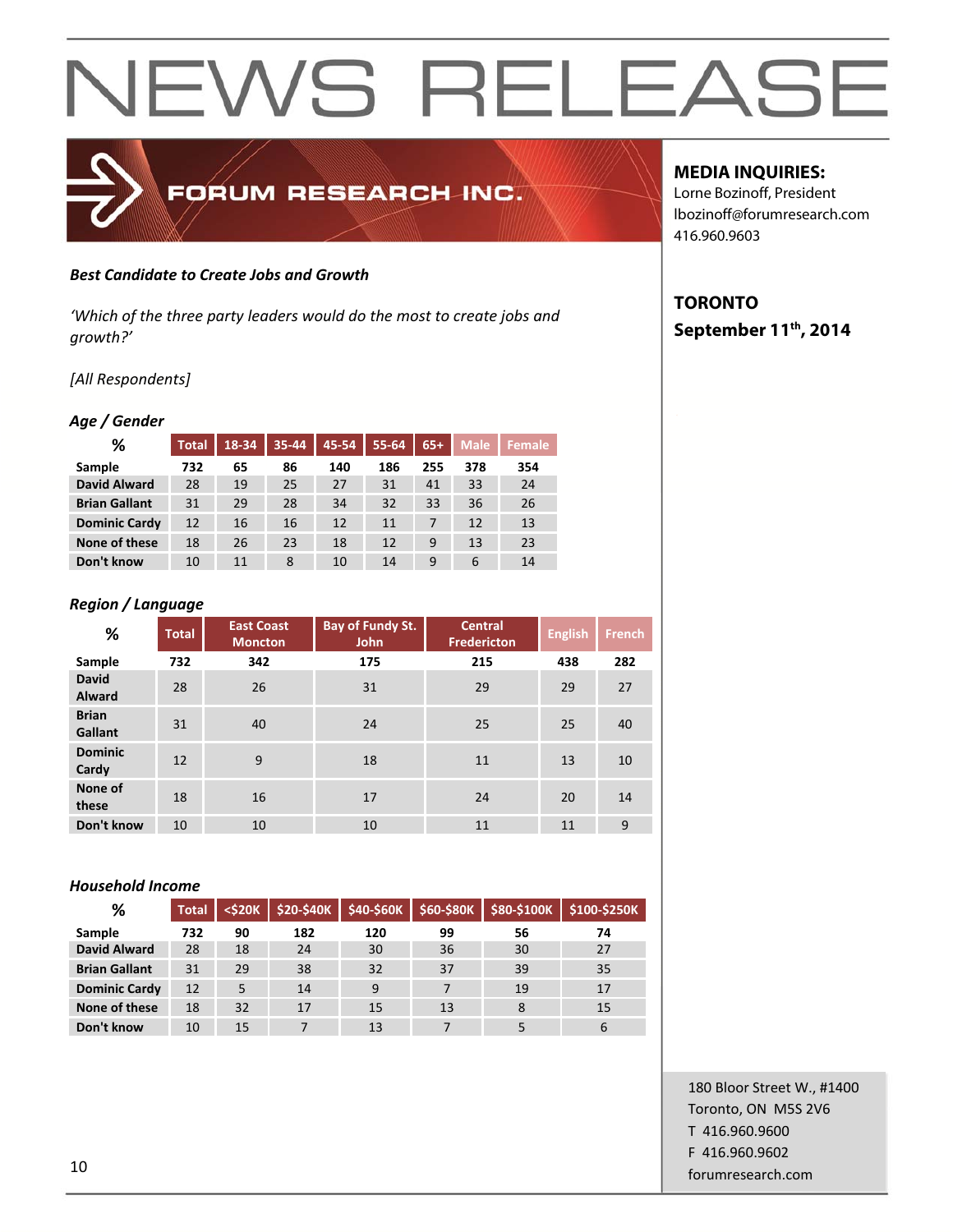# FORUM RESEARCH INC.

### *Best Candidate to Handle Relations with Ottawa*

*'Which of the three party leaders would best handle relations with Ottawa?'*

# *[All Respondents]*

# *Age / Gender*

| ℅                    | <b>Total</b> | 18-34 | 35-44 | 45-54 | 55-64 | $65+$ | <b>Male</b> | <b>Female</b> |
|----------------------|--------------|-------|-------|-------|-------|-------|-------------|---------------|
| Sample               | 732          | 65    | 86    | 140   | 186   | 255   | 378         | 354           |
| <b>David Alward</b>  | 30           | 20    | 26    | 29    | 32    | 46    | 35          | 26            |
| <b>Brian Gallant</b> | 30           | 27    | 28    | 34    | 32    | 30    | 34          | 27            |
| <b>Dominic Cardy</b> | 13           | 23    | 14    | 11    | 10    | 6     | 14          | 12            |
| None of these        | 14           | 17    | 19    | 14    | 11    | 9     | 8           | 20            |
| Don't know           | 12           | 13    | 13    | 11    | 16    | 9     | 9           | 15            |

# *Region / Language*

| %                             | <b>Total</b> | <b>East Coast</b><br><b>Moncton</b> | <b>Bay of Fundy</b><br>St. John | <b>Central</b><br><b>Fredericton</b> | <b>English</b> | <b>French</b> |
|-------------------------------|--------------|-------------------------------------|---------------------------------|--------------------------------------|----------------|---------------|
| Sample                        | 732          | 342                                 | 175                             | 215                                  | 438            | 282           |
| <b>David</b><br><b>Alward</b> | 30           | 29                                  | 34                              | 27                                   | 32             | 28            |
| <b>Brian</b><br>Gallant       | 30           | 37                                  | 24                              | 27                                   | 24             | 40            |
| <b>Dominic</b><br>Cardy       | 13           | 9                                   | 20                              | 12                                   | 15             | 10            |
| None of<br>these              | 14           | 14                                  | 10                              | 19                                   | 15             | 12            |
| Don't know                    | 12           | 11                                  | 12                              | 16                                   | 14             | 10            |

### *Household Income*

| %                    | <b>Total</b> | $<$ \$20 $K$ | \$20-\$40K | \$40-\$60K |    |    | \$60-\$80K \$80-\$100K \$100-\$250K |
|----------------------|--------------|--------------|------------|------------|----|----|-------------------------------------|
| Sample               | 732          | 90           | 182        | 120        | 99 | 56 | 74                                  |
| <b>David Alward</b>  | 30           | 17           | 30         | 39         | 35 | 28 | 30                                  |
| <b>Brian Gallant</b> | 30           | 25           | 37         | 28         | 36 | 49 | 36                                  |
| <b>Dominic Cardy</b> | 13           | 6            | 9          | 10         | 14 | 17 | 18                                  |
| None of these        | 14           | 27           | 11         | 11         | 12 | 3  | 9                                   |
| Don't know           | 12           | 26           | 12         | 12         |    |    | 6                                   |

# **MEDIA INQUIRIES:**

Lorne Bozinoff, President lbozinoff@forumresearch.com 416.960.9603

# **TORONTO September 11th, 2014**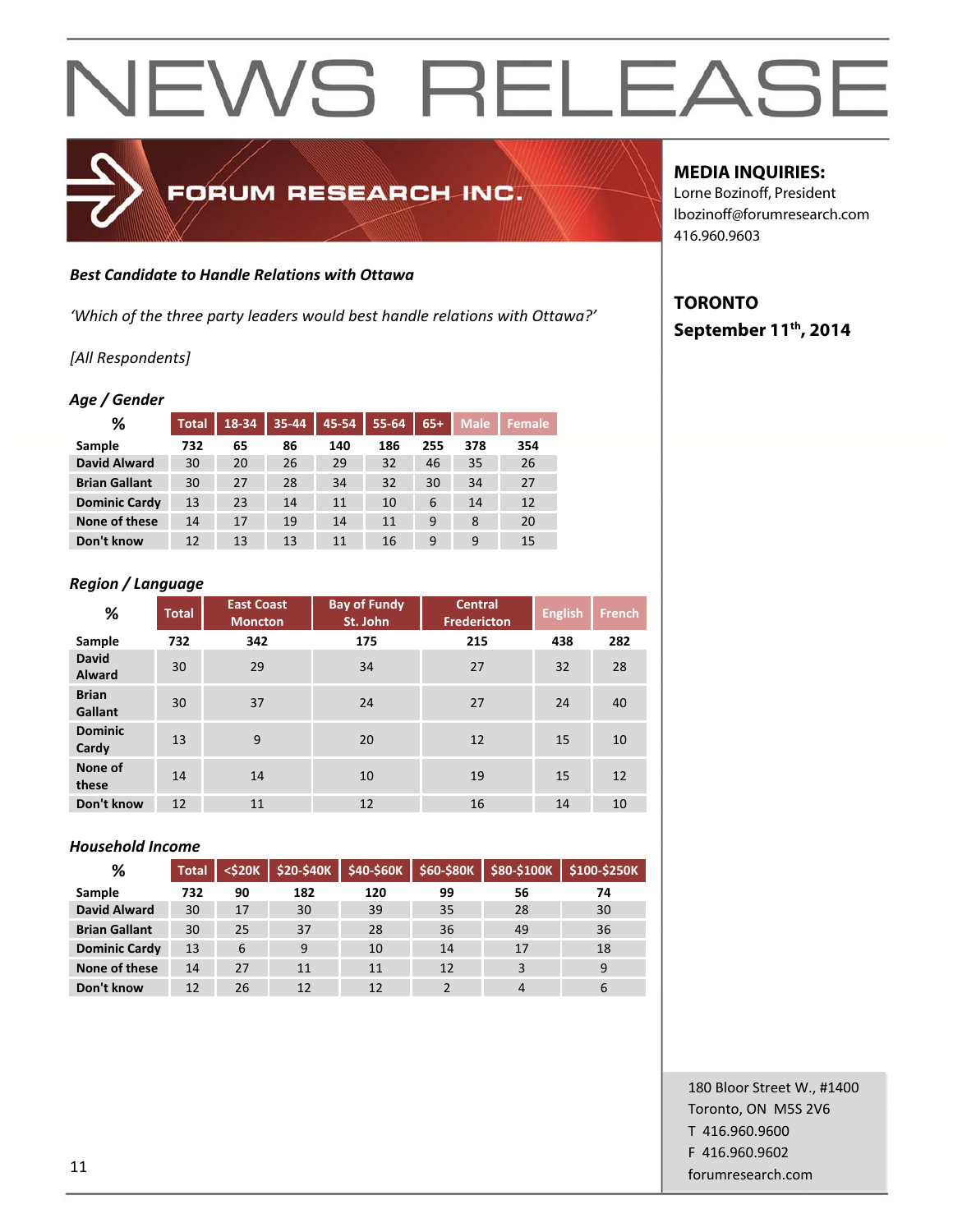#### *Best Candidate to Cut Government Waste*

*'Which of the three party leaders would be best at cutting government waste?'*

FORUM RESEARCH INC.

#### *[All Respondents]*

# *Age / Gender*

| ℅                    | <b>Total</b> | 18-34 | 35-44 | 45-54 | 55-64 | $65+$ | <b>Male</b> | Female |
|----------------------|--------------|-------|-------|-------|-------|-------|-------------|--------|
| Sample               | 732          | 65    | 86    | 140   | 186   | 255   | 378         | 354    |
| <b>David Alward</b>  | 22           | 11    | 24    | 21    | 26    | 32    | 25          | 19     |
| <b>Brian Gallant</b> | 23           | 26    | 14    | 26    | 25    | 25    | 24          | 23     |
| <b>Dominic Cardy</b> | 22           | 23    | 27    | 23    | 22    | 18    | 27          | 19     |
| None of these        | 20           | 30    | 19    | 19    | 14    | 14    | 17          | 22     |
| Don't know           | 12           | 11    | 16    | 12    | 13    | 12    | 8           | 17     |

#### *Region / Language*

| %                       | <b>Total</b> | <b>East Coast</b><br><b>Moncton</b> | Bay of Fundy St.<br><b>John</b> | <b>Central</b><br><b>Fredericton</b> | <b>English</b> | <b>French</b> |
|-------------------------|--------------|-------------------------------------|---------------------------------|--------------------------------------|----------------|---------------|
| Sample                  | 732          | 342                                 | 175                             | 215                                  | 438            | 282           |
| <b>David</b><br>Alward  | 22           | 21                                  | 25                              | 20                                   | 23             | 20            |
| <b>Brian</b><br>Gallant | 23           | 27                                  | 24                              | 17                                   | 18             | 33            |
| <b>Dominic</b><br>Cardy | 22           | 19                                  | 26                              | 23                                   | 25             | 18            |
| None of<br>these        | 20           | 19                                  | 14                              | 28                                   | 20             | 18            |
| Don't know              | 12           | 14                                  | 11                              | 12                                   | 13             | 11            |

#### *Household Income*

| %                    | <b>Total</b> | $<$ \$20 $K$ | <b>\$20-\$40K</b> | \$40-\$60K | \$60-\$80K | \$80-\$100K | \$100-\$250K |
|----------------------|--------------|--------------|-------------------|------------|------------|-------------|--------------|
| Sample               | 732          | 90           | 182               | 120        | 99         | 56          | 74           |
| <b>David Alward</b>  | 22           | 15           | 14                | 33         | 28         | 24          | 20           |
| <b>Brian Gallant</b> | 23           | 18           | 29                | 23         | 27         | 31          | 20           |
| <b>Dominic Cardy</b> | 22           | 13           | 18                | 22         | 27         | 32          | 38           |
| None of these        | 20           | 36           | 22                | 12         | 14         |             | 14           |
| Don't know           | 12           | 18           | 17                | 10         | 4          | q           | 8            |

# **MEDIA INQUIRIES:**

Lorne Bozinoff, President lbozinoff@forumresearch.com 416.960.9603

# **TORONTO September 11th, 2014**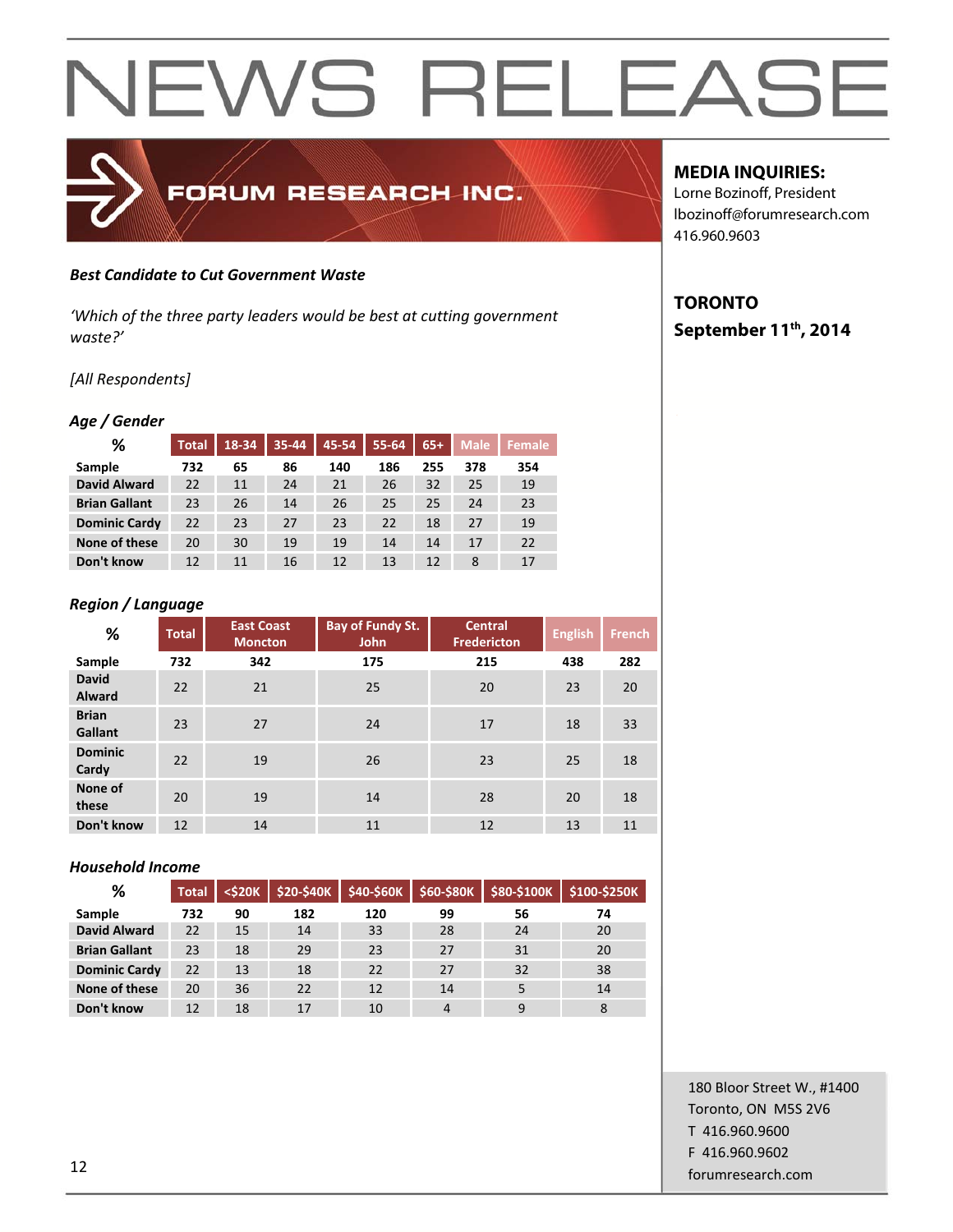

#### *Best Candidate to Be the Most Ethical in Government*

*'Which of the three party leaders would be the most ethical in government?'*

### *[All Respondents]*

### *Age / Gender*

| ℅                    | <b>Total</b> | 18-34 | 35-44 | 45-54 | 55-64 | $65+$ | <b>Male</b> | <b>Female</b> |
|----------------------|--------------|-------|-------|-------|-------|-------|-------------|---------------|
| Sample               | 732          | 65    | 86    | 140   | 186   | 255   | 378         | 354           |
| <b>David Alward</b>  | 21           | 14    | 17    | 17    | 24    | 32    | 22          | 19            |
| <b>Brian Gallant</b> | 28           | 29    | 22    | 33    | 27    | 27    | 29          | 26            |
| <b>Dominic Cardy</b> | 17           | 15    | 21    | 21    | 19    | 12    | 23          | 12            |
| None of these        | 21           | 28    | 29    | 18    | 15    | 15    | 16          | 26            |
| Don't know           | 13           | 14    | 12    | 11    | 15    | 14    | 10          | 16            |

### *Region / Language*

| %                             | <b>Total</b> | <b>East Coast</b><br><b>Moncton</b> | <b>Bay of Fundy</b><br>St. John | <b>Central</b><br><b>Fredericton</b> | <b>English</b> | <b>French</b> |
|-------------------------------|--------------|-------------------------------------|---------------------------------|--------------------------------------|----------------|---------------|
| Sample                        | 732          | 342                                 | 175                             | 215                                  | 438            | 282           |
| <b>David</b><br><b>Alward</b> | 21           | 16                                  | 27                              | 20                                   | 23             | 17            |
| <b>Brian</b><br>Gallant       | 28           | 33                                  | 24                              | 24                                   | 20             | 41            |
| <b>Dominic</b><br>Cardy       | 17           | 16                                  | 21                              | 15                                   | 20             | 13            |
| None of<br>these              | 21           | 21                                  | 17                              | 27                                   | 24             | 16            |
| Don't know                    | 13           | 14                                  | 11                              | 14                                   | 13             | 13            |

### *Household Income*

| %                    | <b>Total</b> | $<$ \$20 $<$ | \$20-\$40K | \$40-\$60K |    | \$60-\$80K \$80-\$100K | $\vert$ \$100-\$250K |
|----------------------|--------------|--------------|------------|------------|----|------------------------|----------------------|
| Sample               | 732          | 90           | 182        | 120        | 99 | 56                     | 74                   |
| <b>David Alward</b>  | 21           | 16           | 17         | 24         | 29 | 18                     | 16                   |
| <b>Brian Gallant</b> | 28           | 25           | 34         | 27         | 29 | 43                     | 26                   |
| <b>Dominic Cardy</b> | 17           | 6            | 14         | 15         | 23 | 24                     | 32                   |
| None of these        | 21           | 32           | 17         | 25         | 16 | 8                      | 18                   |
| Don't know           | 13           | 21           | 18         | 9          | 3  |                        |                      |

# **MEDIA INQUIRIES:**

Lorne Bozinoff, President lbozinoff@forumresearch.com 416.960.9603

# **TORONTO September 11th, 2014**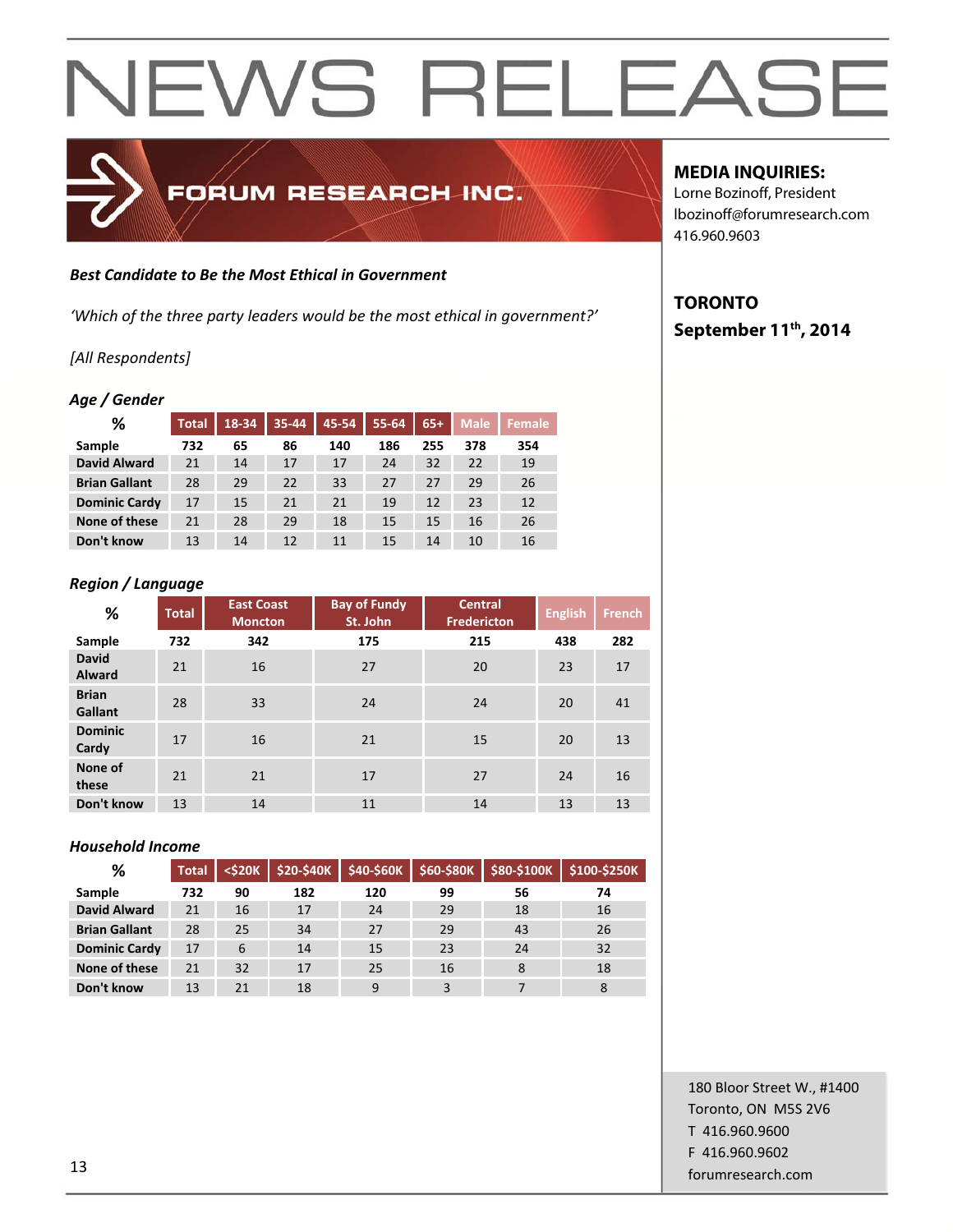

### *Candidate with Best Vision for New Brunswick's Future*

*'Which of the three party leaders has the best vision for New Brunswick's future?'*

# *[All Respondents]*

### *Age / Gender*

| %                    | <b>Total</b> | 18-34 | 35-44 | 45-54 | 55-64 | $65+$ | <b>Male</b> | <b>Female</b> |
|----------------------|--------------|-------|-------|-------|-------|-------|-------------|---------------|
| Sample               | 732          | 65    | 86    | 140   | 186   | 255   | 378         | 354           |
| <b>David Alward</b>  | 26           | 12    | 28    | 24    | 30    | 42    | 30          | 23            |
| <b>Brian Gallant</b> | 30           | 28    | 23    | 36    | 30    | 31    | 35          | 25            |
| <b>Dominic Cardy</b> | 15           | 16    | 20    | 14    | 17    | 9     | 18          | 12            |
| None of these        | 19           | 31    | 23    | 17    | 12    | 10    | 12          | 26            |
| Don't know           | 10           | 13    | 5     | 9     | 12    | 8     | 6           | 13            |

# *Region / Language*

| %                             | <b>Total</b> | <b>East Coast</b><br><b>Moncton</b> | <b>Bay of Fundy St.</b><br><b>John</b> | <b>Central</b><br><b>Fredericton</b> | <b>English</b> | <b>French</b> |
|-------------------------------|--------------|-------------------------------------|----------------------------------------|--------------------------------------|----------------|---------------|
| Sample                        | 732          | 342                                 | 175                                    | 215                                  | 438            | 282           |
| <b>David</b><br><b>Alward</b> | 26           | 22                                  | 32                                     | 26                                   | 29             | 22            |
| <b>Brian</b><br>Gallant       | 30           | 39                                  | 22                                     | 25                                   | 24             | 40            |
| <b>Dominic</b><br>Cardy       | 15           | 13                                  | 17                                     | 15                                   | 18             | 10            |
| None of<br>these              | 19           | 15                                  | 22                                     | 22                                   | 19             | 19            |
| Don't know                    | 10           | 11                                  | 6                                      | 12                                   | 10             | 9             |

### *Household Income*

| %                    | <b>Total</b> | $<$ \$20 $K$ | \$20-\$40K | \$40-\$60K | \$60-\$80K |    | $$80-$100K$ $$100-$250K$ |
|----------------------|--------------|--------------|------------|------------|------------|----|--------------------------|
| Sample               | 732          | 90           | 182        | 120        | 99         | 56 | 74                       |
| <b>David Alward</b>  | 26           | 18           | 24         | 32         | 31         | 30 | 26                       |
| <b>Brian Gallant</b> | 30           | 26           | 41         | 25         | 37         | 37 | 27                       |
| <b>Dominic Cardy</b> | 15           | 9            | 7          | 18         | 17         | 22 | 27                       |
| None of these        | 19           | 30           | 17         | 18         | 12         | 7  | 14                       |
| Don't know           | 10           | 17           | 11         | 8          | 4          |    | 6                        |

# **MEDIA INQUIRIES:**

Lorne Bozinoff, President lbozinoff@forumresearch.com 416.960.9603

# **TORONTO September 11th, 2014**